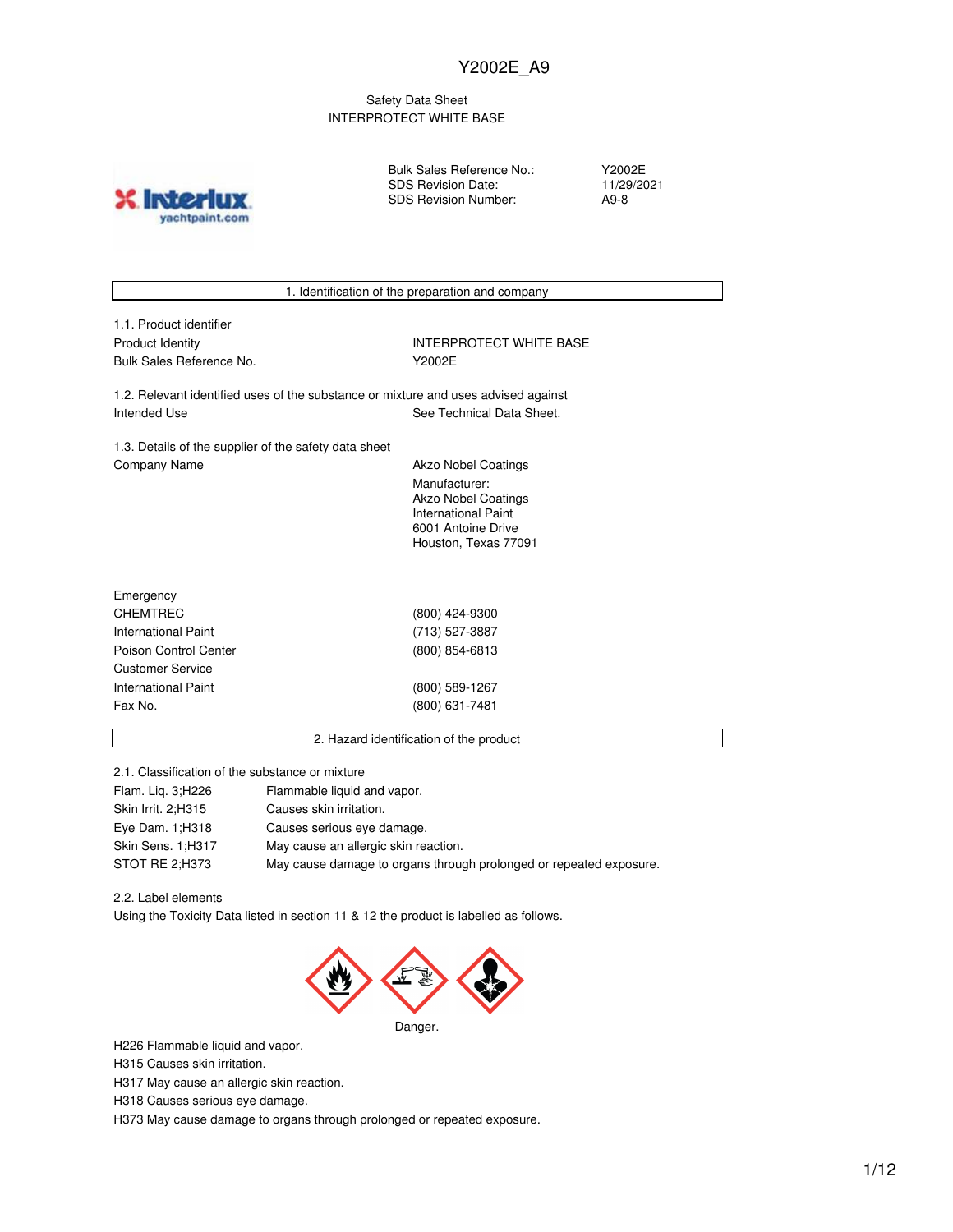P210 Keep away from heat / sparks / open flames / hot surfaces - No smoking.

P235 Keep cool.

P240 Ground / bond container and receiving equipment.

P241 Use explosion-proof electrical / ventilating / light / equipment.

P242 Use only non-sparking tools.

P243 Take precautionary measures against static discharge.

P260 Do not breathe mist / vapors / spray.

P264 Wash area of contact thoroughly after handling.

P272 Contaminated work clothing should not be allowed out of the workplace.

P280 Wear protective gloves / eye protection / face protection.

P302+352 IF ON SKIN: Wash with soap and water.

P303+361+353 IF ON SKIN (or hair): Remove/Take off immediately all contaminated clothing. Rinse skin with water/shower.

P305+351+338 IF IN EYES: Rinse continuously with water for several minutes. Remove contact lenses if present and easy to do - continue rinsing.

P310 Immediately call a POISON CENTER or doctor / physician.

P314 Get Medical advice / attention if you feel unwell.

P333+313 If skin irritation or a rash occurs: Get medical advice/attention.

P362 Take off contaminated clothing and wash before reuse.

P363 Wash contaminated clothing before reuse.

P370 In case of fire: Use water spray, fog, or regular foam..

P403+233 Store in a well ventilated place. Keep container tightly closed.

P501 Dispose of contents / container in accordance with local / national regulations.

| <b>HMIS Rating</b> | Health: 2* | Flammability: 3 | Reactivity: 0 |
|--------------------|------------|-----------------|---------------|
|--------------------|------------|-----------------|---------------|

3. Composition/information on ingredients

This product contains the following substances that present a hazard within the meaning of the relevant State and Federal Hazardous Substances regulations.

| Ingredient/Chemical<br><b>Designations</b>                    |              | Weight %   | <b>GHS Classification</b>                                                                                            | <b>Notes</b> |
|---------------------------------------------------------------|--------------|------------|----------------------------------------------------------------------------------------------------------------------|--------------|
| <b>EPOXY RESIN</b><br>CAS Number:                             | 0025036-25-3 | $10 - 25$  | Eye Irrit. 2;H319<br>Skin Irrit. 2:H315<br>Skin Sens. 1;H317                                                         | $\sqrt{11}$  |
| Magnesium silicate talc<br>CAS Number:                        | 0014807-96-6 | $10 - 25$  | <b>Not Classified</b>                                                                                                | [1][2]       |
| Barium sulfate<br><b>CAS Number:</b>                          | 0007727-43-7 | $10 - 25$  | Not Classified                                                                                                       | [1][2]       |
| Titanium dioxide<br>(Non-respirable)<br><b>CAS Number:</b>    | 0013463-67-7 | $10 - 25$  | Not Classified                                                                                                       | [1][2]       |
| <b>MICA</b><br><b>CAS Number:</b>                             | 0012001-26-2 | $10 - 25$  | Not Classified                                                                                                       | [1][2]       |
| Butyl alcohol, n-<br><b>CAS Number:</b>                       | 0000071-36-3 | $1.0 - 10$ | Flam. Lig. 3;H226<br>Acute Tox. 4:H302<br>STOT SE 3:H335<br>Skin Irrit. 2:H315<br>Eye Dam. 1: H318<br>STOT SE 3:H336 | [1][2]       |
| Xylene<br><b>CAS Number:</b>                                  | 0001330-20-7 | $1.0 - 10$ | Flam. Lig. 3;H226<br>Acute Tox. 4;H332<br>Acute Tox. 4;H312<br>Skin Irrit. 2;H315                                    | [1][2]       |
| Solvent naphtha (petroleum),<br>light aromatic<br>CAS Number: | 0064742-95-6 | $1.0 - 10$ | Asp. Tox. 1:H304                                                                                                     | $\sqrt{11}$  |
| 1,2,4-trimethyl benzene<br>CAS Number:                        | 0000095-63-6 | $1.0 - 10$ | Flam. Lig. 3;H226<br>Acute Tox. 4;H332<br>Eye Irrit. 2;H319<br>STOT SE 3:H335                                        | $\sqrt{11}$  |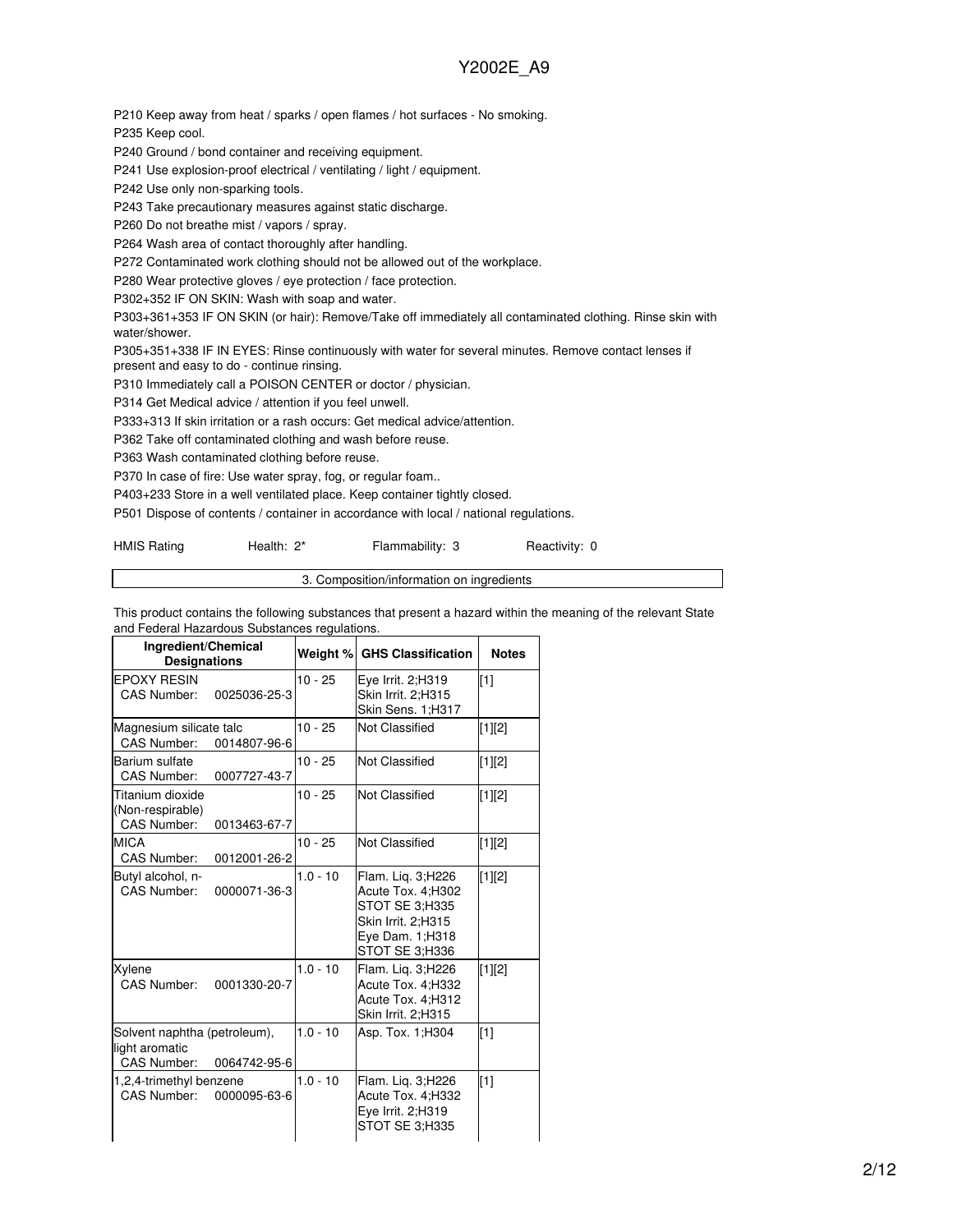|                                              |            | Skin Irrit. 2:H315<br><b>Aquatic Chronic</b><br>2:H411                         |        |
|----------------------------------------------|------------|--------------------------------------------------------------------------------|--------|
| Ethyl Benzene<br>CAS Number:<br>0000100-41-4 | $1.0 - 10$ | Flam. Lig. 2;H225<br>Acute Tox. 4; H332<br>STOT RE 2:H373<br>Asp. Tox. 1; H304 | [1][2] |

[1] Substance classified with a health or environmental hazard.

[2] Substance with a workplace exposure limit.

[3] PBT-substance or vPvB-substance.

\*The full texts of the phrases are shown in Section 16.

|                                        | 4. First aid measures                                                                                                                                                                                                                                                                                 |  |  |  |
|----------------------------------------|-------------------------------------------------------------------------------------------------------------------------------------------------------------------------------------------------------------------------------------------------------------------------------------------------------|--|--|--|
|                                        |                                                                                                                                                                                                                                                                                                       |  |  |  |
| 4.1. Description of first aid measures |                                                                                                                                                                                                                                                                                                       |  |  |  |
| General                                | Remove contaminated clothing and shoes. Get medical attention immediately. Wash<br>clothing before reuse. Thoroughly clean or destroy contaminated shoes.                                                                                                                                             |  |  |  |
| Inhalation                             | If inhaled, remove to fresh air. If not breathing, give artificial respiration. If breathing is<br>difficult, give oxygen. Get medical attention immediately.                                                                                                                                         |  |  |  |
| Eyes                                   | In case of contact, immediately flush eyes with plenty of water for at least 15 minutes.<br>Get medical attention immediately.                                                                                                                                                                        |  |  |  |
| Skin                                   | In case of contact, immediately flush skin with soap and plenty of water. Get medical<br>attention immediately.                                                                                                                                                                                       |  |  |  |
| Ingestion                              | If swallowed, immediately contact Poison Control Center at 1-800-854-6813. DO NOT<br>induce vomiting unless instructed to do so by medical personnel. Never give anything<br>by mouth to an unconscious person.                                                                                       |  |  |  |
|                                        | 4.2. Most important symptoms and effects, both acute and delayed                                                                                                                                                                                                                                      |  |  |  |
| Overview                               | NOTICE: Reports have associated repeated and prolonged occupational<br>overexposure to solvents with permanent brain and nervous system damage.<br>Intentional misuse by deliberately concentrating and inhaling the contents may be<br>harmful or fatal. Avoid contact with eyes, skin and clothing. |  |  |  |
| Inhalation                             | Harmful if inhaled. Causes nose and throat irritation. Vapors may affect the brain or                                                                                                                                                                                                                 |  |  |  |

|             | nervous system causing dizziness, headache or nausea.                                         |
|-------------|-----------------------------------------------------------------------------------------------|
| Eyes        | Causes severe eye irritation. Avoid contact with eyes.                                        |
| <b>Skin</b> | Causes skin irritation. May be harmful if absorbed through the skin.                          |
| Ingestion   | Harmful if swallowed. May cause abdominal pain, nausea, vomiting, diarrhea, or<br>drowsiness. |

5.1. Extinguishing media

CAUTION: This product has a very low flashpoint. Use of water spray when fighting fire may be inefficient. CAUTION: For mixtures containing alcohol or polar solvent, alcohol-resistant foam may be more effective. SMALL FIRES: Use dry chemical, CO2, water spray or regular foam. LARGE FIRES: Use water spray, fog, or regular foam. Do not use straight streams. Move containers from fire area if you can do so without risk.

5. Fire-fighting measures

5.2. Special hazards arising from the substance or mixture

No data available

5.3. Advice for fire-fighters

Cool closed containers exposed to fire by spraying them with water. Do not allow run off water and contaminants from fire fighting to enter drains or water courses.

ERG Guide No. 128

6. Accidental release measures

6.1. Personal precautions, protective equipment and emergency procedures

ELIMINATE ALL IGNITION SOURCES (no smoking, flares, sparks or flames in immediate area). Use only non-sparking equipment to handle spilled material and absorbent. Do not touch or walk through spilled material. Stop leak if you can do so without risk. Prevent entry into waterways, sewers, basements or confined areas. A vapor suppressing foam may be used to reduce vapors. Absorb or cover with dry earth, sand, or other non-combustible material and transfer to containers. Use non-sparking tools to collect absorbed material.

6.2. Environmental precautions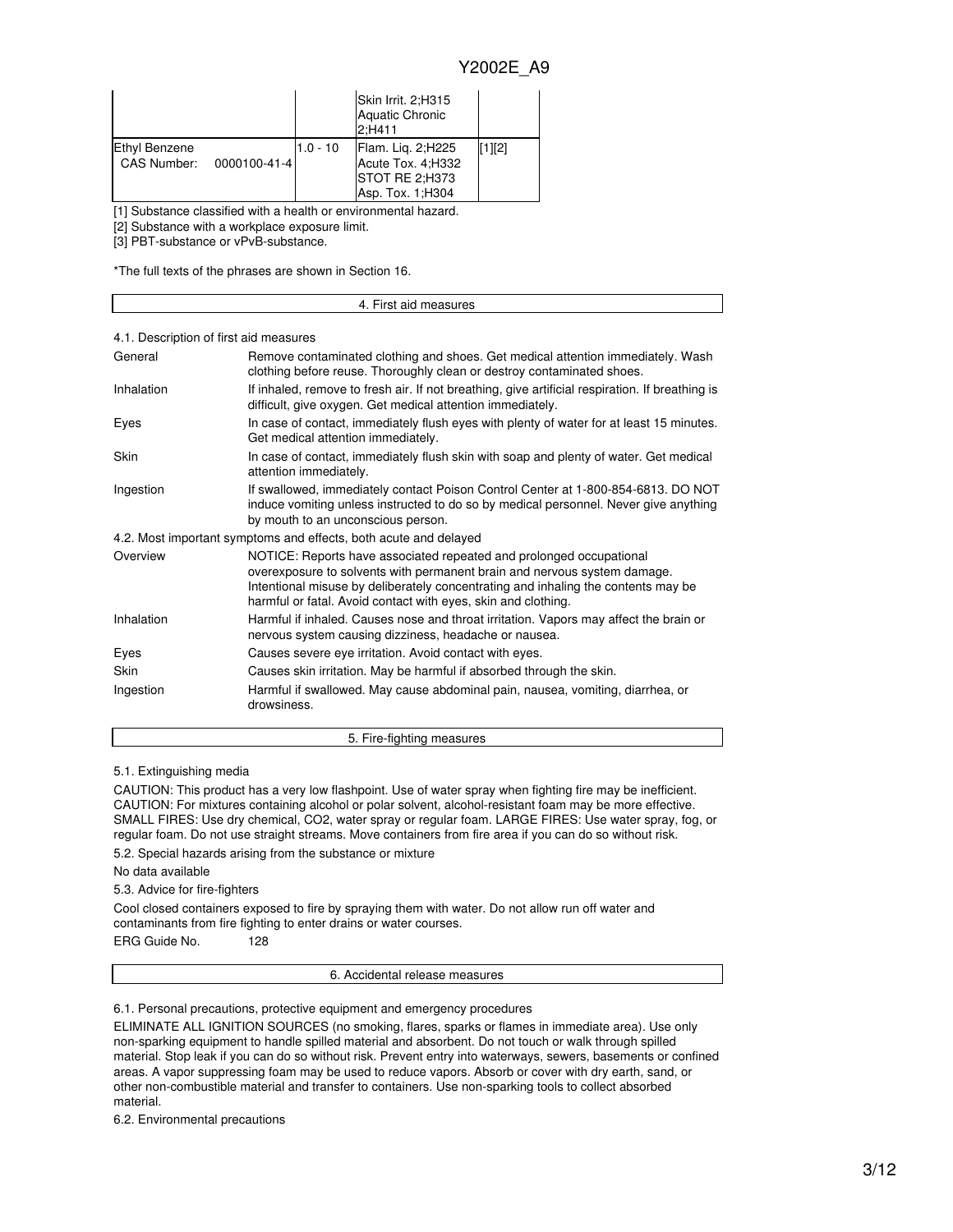Do not allow spills to enter drains or watercourses.

6.3. Methods and material for containment and cleaning up

CALL CHEMTREC at (800)-424-9300 for emergency response. Isolate spill or leak area immediately for at least 50 meters (150 feet) in all directions. Keep unauthorized personnel away. Stay upwind. Keep out of low areas. Ventilate closed spaces before entering. LARGE SPILLS: Consider initial downwind evacuation for at least 300 meters (1000 feet).

7. Handling and storage

7.1. Precautions for safe handling

#### Handling

Protective equipment should be selected to provide protection from exposure to the chemicals listed in Section 3 of this document. Depending on the site-specific conditions of use, protective gloves, apron, boots, head and face protection may be required to prevent contact. The equipment must be thoroughly cleaned, or discared after each use.

#### In Storage

Keep away from heat, sparks and flame.

7.2. Conditions for safe storage, including any incompatibilities

Store between 40-100F (4-38C).

Do not get in eyes, on skin or clothing.

Strong oxidizing agents.

Do not smoke. Extinguish all flames and pilot lights, and turn off stoves, heaters, electric motors and other sources of ignition during use and until all vapors are gone.

7.3. Specific end use(s)

Close container after each use.

Wash thoroughly after handling.

Prevent build-up of vapors by opening all windows and doors to achieve cross-ventilation.

|         |                                      |                         | 8. Exposure controls and personal protection                                    |
|---------|--------------------------------------|-------------------------|---------------------------------------------------------------------------------|
|         |                                      | 8.1. Control parameters |                                                                                 |
|         |                                      | Exposure                |                                                                                 |
| CAS No. | Ingredient                           | <b>Source</b>           | Value                                                                           |
|         | 0000071-36-3 Butyl alcohol, n-       | OSHA                    | 100 ppm TWA; 300 mg/m3 TWA50 ppm Ceiling; 150<br>mg/m3 Ceiling                  |
|         |                                      | ACGIH                   | 20 ppm TWA                                                                      |
|         |                                      | <b>NIOSH</b>            | 50 ppm Ceiling; 150 mg/m3 Ceiling1400 ppm IDLH<br>(10% LEL)                     |
|         |                                      | Supplier                | No Established Limit                                                            |
|         |                                      | OHSA.<br>CAN            | 20 ppm TWA                                                                      |
|         |                                      | Mexico                  | 20 ppm TWA VLE-PPT                                                              |
|         |                                      | Brazil                  | 40 ppm TWA LT; 115 mg/m3 TWA LT                                                 |
|         | 0000095-63-6 1,2,4-trimethyl benzene | OSHA                    | No Established Limit                                                            |
|         |                                      | ACGIH                   | No Established Limit                                                            |
|         |                                      | <b>NIOSH</b>            | 25 ppm TWA; 125 mg/m3 TWA                                                       |
|         |                                      | Supplier                | No Established Limit                                                            |
|         |                                      | OHSA.<br>CAN            | <b>INo Established Limit</b>                                                    |
|         |                                      | Mexico                  | No Established Limit                                                            |
|         |                                      | Brazil                  | No Established Limit                                                            |
|         | 0000100-41-4 Ethyl Benzene           | <b>OSHA</b>             | 100 ppm TWA; 435 mg/m3 TWA125 ppm STEL; 545<br>mg/m3 STEL                       |
|         |                                      | ACGIH                   | 20 ppm TWA                                                                      |
|         |                                      | <b>NIOSH</b>            | 100 ppm TWA; 435 mg/m3 TWA125 ppm STEL; 545<br>mg/m3 STEL800 ppm IDLH (10% LEL) |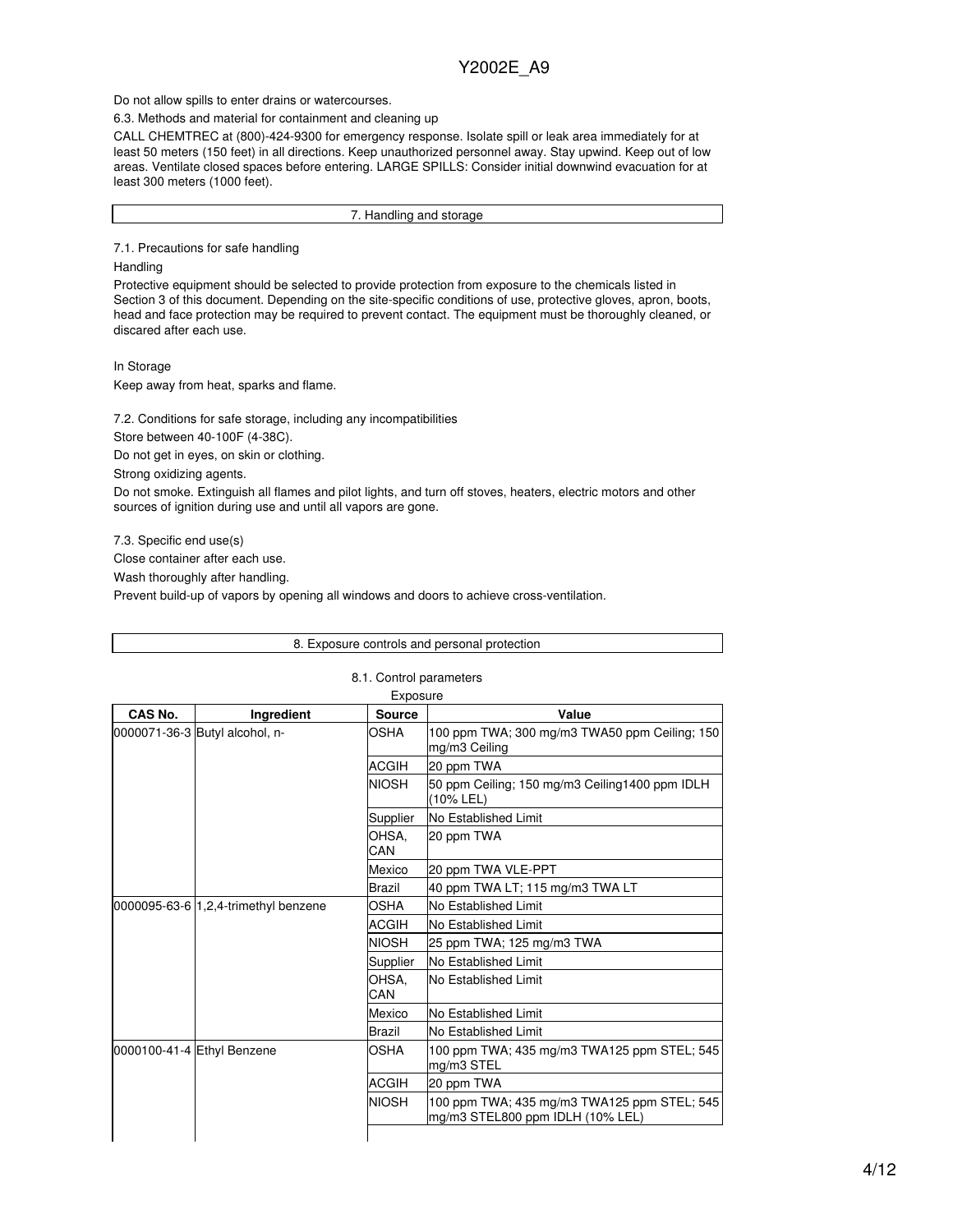|  |  | Y2002E A9 |
|--|--|-----------|
|  |  |           |

|                     |                                                   | Supplier      | No Established Limit                                                                                                 |
|---------------------|---------------------------------------------------|---------------|----------------------------------------------------------------------------------------------------------------------|
|                     |                                                   | OHSA.         | 20 ppm TWA                                                                                                           |
|                     |                                                   | CAN           |                                                                                                                      |
|                     |                                                   | Mexico        | 20 ppm TWA VLE-PPT                                                                                                   |
|                     |                                                   | Brazil        | 78 ppm TWA LT; 340 mg/m3 TWA LT                                                                                      |
| 0001330-20-7 Xylene |                                                   | OSHA          | 100 ppm TWA; 435 mg/m3 TWA150 ppm STEL; 655<br>mg/m3 STEL                                                            |
|                     |                                                   | <b>ACGIH</b>  | 100 ppm TWA150 ppm STEL                                                                                              |
|                     |                                                   | <b>NIOSH</b>  | No Established Limit                                                                                                 |
|                     |                                                   | Supplier      | No Established Limit                                                                                                 |
|                     |                                                   | OHSA.<br>CAN  | 100 ppm TWA150 ppm STEL                                                                                              |
|                     |                                                   | Mexico        | 100 ppm TWA VLE-PPT150 ppm STEL [PPT-CT]                                                                             |
|                     |                                                   | Brazil        | 78 ppm TWA LT; 340 mg/m3 TWA LT                                                                                      |
|                     | 0007727-43-7 Barium sulfate                       | OSHA          | 15 mg/m3 TWA (total dust); 5 mg/m3 TWA<br>(respirable fraction)                                                      |
|                     |                                                   | ACGIH         | 5 mg/m3 TWA (inhalable particulate matter,<br>particulate matter containing no asbestos and                          |
|                     |                                                   | <b>NIOSH</b>  | 10 mg/m3 TWA (total dust); 5 mg/m3 TWA<br>(respirable dust)                                                          |
|                     |                                                   | Supplier      | No Established Limit                                                                                                 |
|                     |                                                   | OHSA,<br>CAN  | 5 mg/m3 TWA (particulate matter containing no<br>Asbestos and                                                        |
|                     |                                                   | Mexico        | 10 mg/m3 TWA VLE-PPT                                                                                                 |
|                     |                                                   | <b>Brazil</b> | No Established Limit                                                                                                 |
| 0012001-26-2 MICA   |                                                   | OSHA          | No Established Limit                                                                                                 |
|                     |                                                   | <b>ACGIH</b>  | 3 mg/m3 TWA (respirable particulate matter)                                                                          |
|                     |                                                   | <b>NIOSH</b>  | 3 mg/m3 TWA (containing                                                                                              |
|                     |                                                   | Supplier      | No Established Limit                                                                                                 |
|                     |                                                   | OHSA,<br>CAN  | 3 mg/m3 TWA (respirable)                                                                                             |
|                     |                                                   | Mexico        | 3 mg/m3 TWA VLE-PPT (respirable fraction)                                                                            |
|                     |                                                   | Brazil        | No Established Limit                                                                                                 |
|                     | 0013463-67-7 Titanium dioxide<br>(Non-respirable) | OSHA          | 15 mg/m3 TWA (total dust)                                                                                            |
|                     |                                                   | ACGIH         | 10 mg/m3 TWA                                                                                                         |
|                     |                                                   | NIOSH         | 2.4 mg/m3 TWA (CIB 63, fine); 0.3 mg/m3 TWA<br>(CIB 63, ultrafine, including engineered<br>nanoscale)5000 mg/m3 IDLH |
|                     |                                                   | Supplier      | No Established Limit                                                                                                 |
|                     |                                                   | OHSA,<br>CAN  | 10 mg/m3 TWA                                                                                                         |
|                     |                                                   | Mexico        | 10 mg/m3 TWA VLE-PPT                                                                                                 |
|                     |                                                   | Brazil        | No Established Limit                                                                                                 |
|                     | 0014807-96-6 Magnesium silicate talc              | <b>OSHA</b>   | No Established Limit                                                                                                 |
|                     |                                                   | <b>ACGIH</b>  | 2 mg/m3 TWA (particulate matter containing no<br>asbestos and                                                        |
|                     |                                                   | <b>NIOSH</b>  | 2 mg/m3 TWA (containing no Asbestos and                                                                              |
|                     |                                                   | Supplier      | No Established Limit                                                                                                 |
|                     |                                                   | OHSA.<br>CAN  | 2 mg/m3 TWA (containing no Asbestos and                                                                              |
|                     |                                                   | Mexico        | 2 mg/m3 TWA VLE-PPT (particulate matter<br>containing no asbestos and                                                |
|                     |                                                   | <b>Brazil</b> | No Established Limit                                                                                                 |
|                     | 0025036-25-3 EPOXY RESIN                          | <b>OSHA</b>   | No Established Limit                                                                                                 |
|                     |                                                   | ACGIH         | No Established Limit                                                                                                 |
|                     |                                                   | <b>NIOSH</b>  | No Established Limit                                                                                                 |
|                     |                                                   | Supplier      | No Established Limit                                                                                                 |
|                     |                                                   | OHSA,<br>CAN  | No Established Limit                                                                                                 |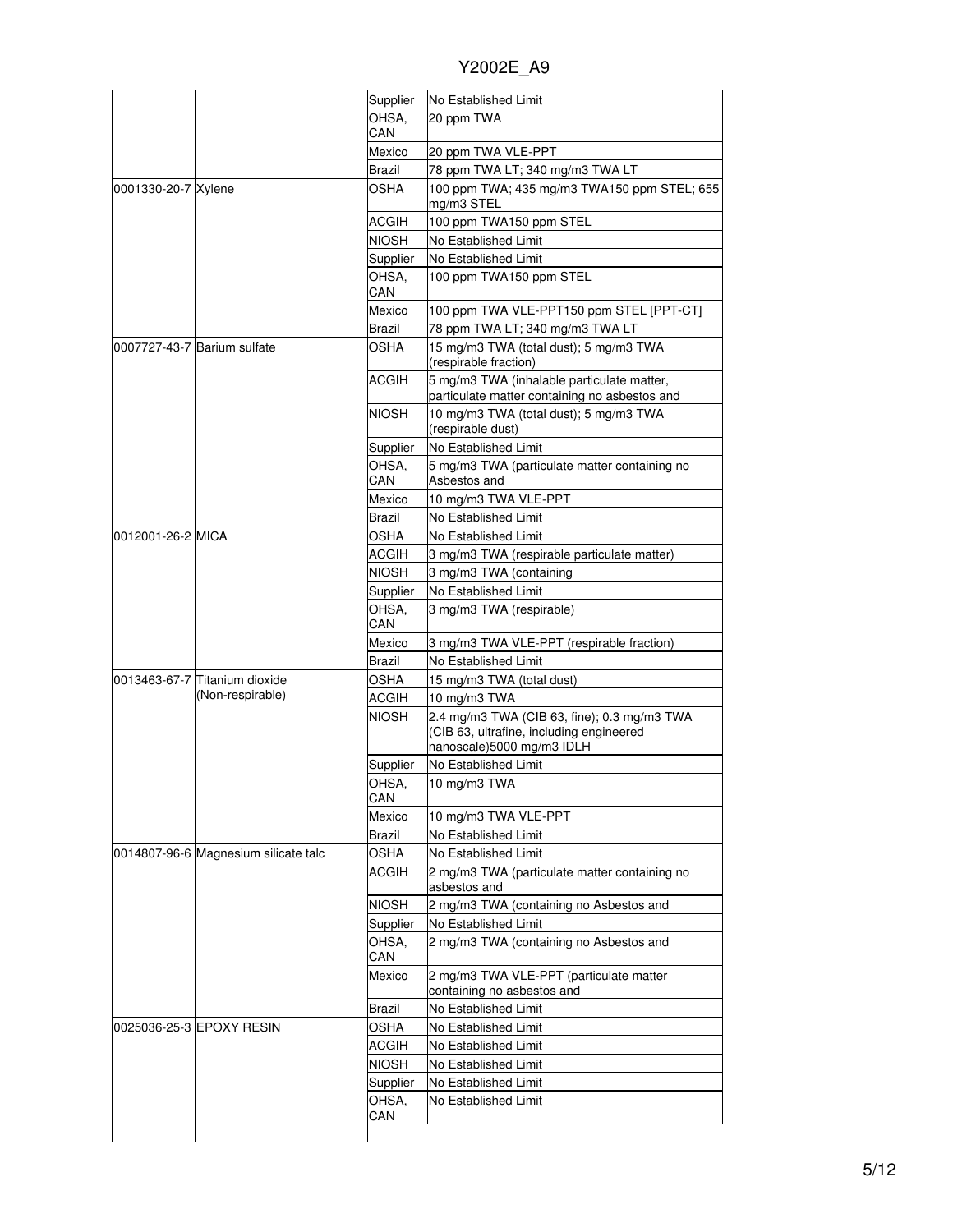|                                           | Mexico       | No Established Limit        |
|-------------------------------------------|--------------|-----------------------------|
|                                           | Brazil       | <b>No Established Limit</b> |
| 0064742-95-6 Solvent naphtha (petroleum), | <b>OSHA</b>  | No Established Limit        |
| light aromatic                            | ACGIH        | No Established Limit        |
|                                           | <b>NIOSH</b> | No Established Limit        |
|                                           | Supplier     | No Established Limit        |
|                                           | OHSA.<br>CAN | No Established Limit        |
|                                           | Mexico       | No Established Limit        |
|                                           | Brazil       | No Established Limit        |

| CAS No.             | Ingredient                                                  | <b>Source</b> | Value                                                                                                               |
|---------------------|-------------------------------------------------------------|---------------|---------------------------------------------------------------------------------------------------------------------|
|                     | 0000071-36-3 Butyl alcohol, n-                              |               | NIOSH Eye and mucous membrane irritation CNS<br>depression                                                          |
|                     | 0000095-63-6 1,2,4-trimethyl benzene                        | NIOSH         | <b>No Established Limit</b>                                                                                         |
|                     | 0000100-41-4 Ethyl Benzene                                  |               | NIOSH Eye skin                                                                                                      |
| 0001330-20-7 Xylene |                                                             | <b>NIOSH</b>  | Central nervous system depressant;<br>respiratory and eye irritation                                                |
|                     | 0007727-43-7 Barium sulfate                                 | <b>NIOSH</b>  | Eye nose                                                                                                            |
| 0012001-26-2 MICA   |                                                             | INIOSH.       | respirable dust; Fibrotic pneumoconiosis                                                                            |
|                     | 0013463-67-7 Titanium dioxide (Non-respirable)              | <b>NIOSH</b>  | Lung tumors in animals                                                                                              |
|                     | 0014807-96-6 Magnesium silicate talc                        | <b>NIOSH</b>  | (containing asbestos); Fibrotic<br>pneumoconiosis; (containing no<br>asbestos); Nonmalignant respiratory<br>effects |
|                     | 0025036-25-3 EPOXY RESIN                                    | <b>NIOSH</b>  | No Established Limit                                                                                                |
|                     | 0064742-95-6 Solvent naphtha (petroleum), light<br>aromatic | NIOSH         | <b>No Established Limit</b>                                                                                         |

| Carcinogen Data     |                                      |               |                                                                        |  |  |
|---------------------|--------------------------------------|---------------|------------------------------------------------------------------------|--|--|
| CAS No.             | Ingredient                           | <b>Source</b> | Value                                                                  |  |  |
|                     | 0000071-36-3 Butyl alcohol, n-       | OSHA          | Select Carcinogen: No                                                  |  |  |
|                     |                                      | <b>NTP</b>    | Known: No; Suspected: No                                               |  |  |
|                     |                                      | <b>IARC</b>   | Group 1: No: Group 2a: No: Group 2b: No: Group 3: No:<br>Group 4: No;  |  |  |
|                     | 0000095-63-6 1,2,4-trimethyl benzene | <b>OSHA</b>   | Select Carcinogen: No                                                  |  |  |
|                     |                                      | <b>NTP</b>    | Known: No: Suspected: No                                               |  |  |
|                     |                                      | <b>IARC</b>   | Group 1: No; Group 2a: No; Group 2b: No; Group 3: No;<br>Group 4: No;  |  |  |
|                     | 0000100-41-4 Ethyl Benzene           | OSHA          | Select Carcinogen: Yes                                                 |  |  |
|                     |                                      | <b>NTP</b>    | Known: No; Suspected: No                                               |  |  |
|                     |                                      | <b>IARC</b>   | Group 1: No; Group 2a: No; Group 2b: Yes; Group 3: No;<br>Group 4: No; |  |  |
| 0001330-20-7 Xylene |                                      | OSHA          | Select Carcinogen: No                                                  |  |  |
|                     |                                      | <b>NTP</b>    | Known: No: Suspected: No                                               |  |  |
|                     |                                      | <b>IARC</b>   | Group 1: No; Group 2a: No; Group 2b: No; Group 3: Yes;<br>Group 4: No; |  |  |
|                     | 0007727-43-7 Barium sulfate          | OSHA          | Select Carcinogen: No                                                  |  |  |
|                     |                                      | <b>NTP</b>    | Known: No: Suspected: No                                               |  |  |
|                     |                                      | <b>IARC</b>   | Group 1: No; Group 2a: No; Group 2b: No; Group 3: No;<br>Group 4: No;  |  |  |
| 0012001-26-2 MICA   |                                      | OSHA          | Select Carcinogen: No                                                  |  |  |
|                     |                                      | <b>NTP</b>    | Known: No: Suspected: No                                               |  |  |
|                     |                                      | <b>IARC</b>   | Group 1: No; Group 2a: No; Group 2b: No; Group 3: No;<br>Group 4: No;  |  |  |
|                     | 0013463-67-7 Titanium dioxide        | OSHA          | Select Carcinogen: Yes                                                 |  |  |
|                     | (Non-respirable)                     | <b>NTP</b>    | Known: No; Suspected: No                                               |  |  |
|                     |                                      | <b>IARC</b>   | Group 1: No; Group 2a: No; Group 2b: Yes; Group 3: No;<br>Group 4: No; |  |  |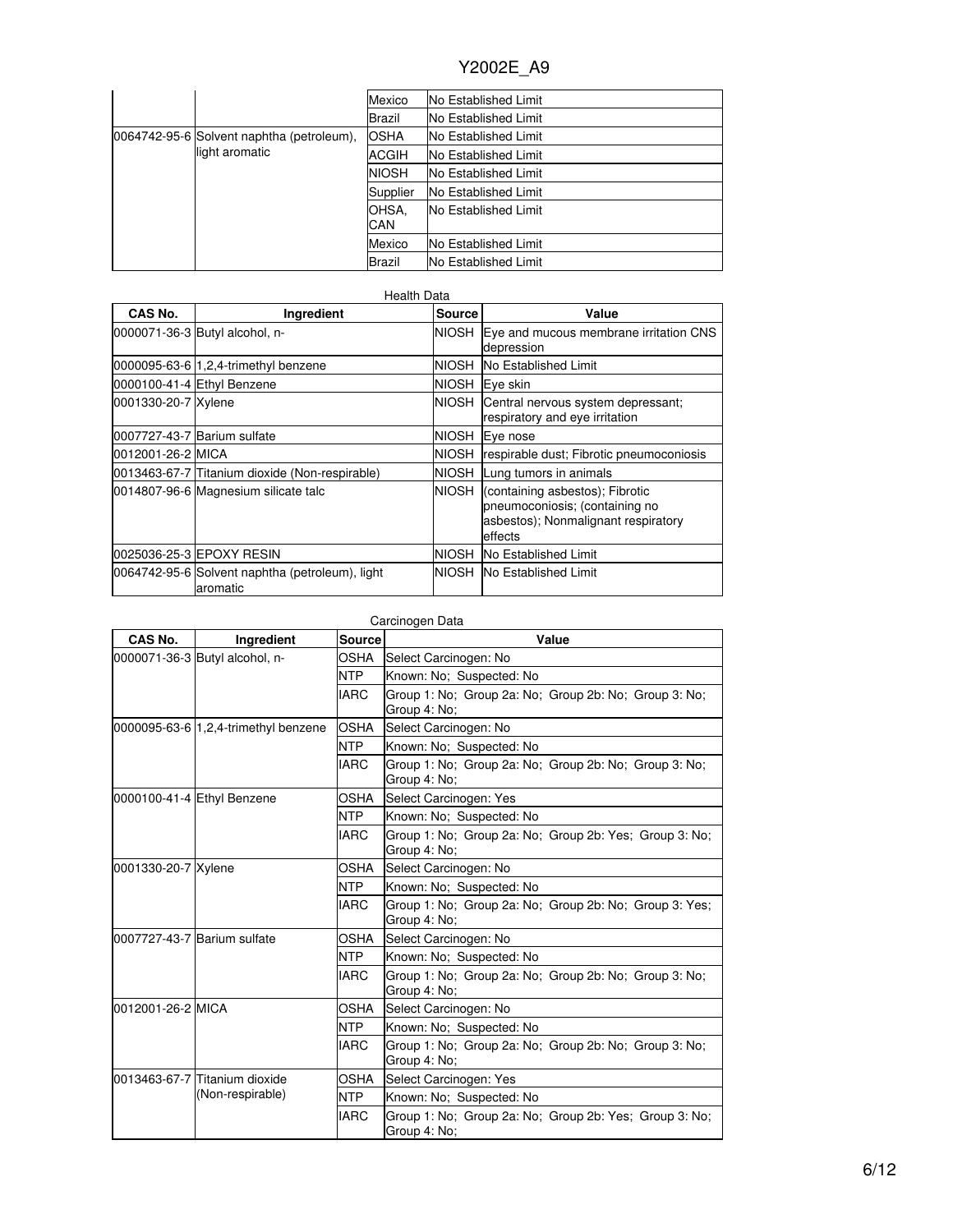|  | 0014807-96-6 Magnesium silicate talc                           | <b>OSHA</b> | Select Carcinogen: No                                                  |  |
|--|----------------------------------------------------------------|-------------|------------------------------------------------------------------------|--|
|  |                                                                | <b>NTP</b>  | Known: No: Suspected: No                                               |  |
|  |                                                                | <b>IARC</b> | Group 1: No; Group 2a: No; Group 2b: No; Group 3: Yes;<br>Group 4: No: |  |
|  | 0025036-25-3 IEPOXY RESIN                                      | OSHA        | Select Carcinogen: No                                                  |  |
|  |                                                                | <b>NTP</b>  | Known: No; Suspected: No                                               |  |
|  |                                                                | <b>IARC</b> | Group 1: No; Group 2a: No; Group 2b: No; Group 3: No;<br>Group 4: No:  |  |
|  | 0064742-95-6 Solvent naphtha<br>(petroleum), light<br>aromatic | OSHA        | Select Carcinogen: No                                                  |  |
|  |                                                                | <b>NTP</b>  | Known: No: Suspected: No                                               |  |
|  |                                                                | <b>IARC</b> | Group 1: No: Group 2a: No: Group 2b: No: Group 3: No:<br>Group 4: No:  |  |

## 8.2. Exposure controls

| Respiratory                 | Select equipment to provide protection from the ingredients listed in Section 3 of this<br>document. Ensure fresh air entry during application and drying. If you experience eye<br>watering, headache or dizziness or if air monitoring demonstrates dust, vapor, or mist<br>levels are above applicable limits, wear an appropriate, properly fitted respirator<br>(NIOSH approved) during and after application. Follow respirator manufacturer's<br>directions for respirator use. FOR USERS OF 3M RESPIRATORY PROTECTION<br>ONLY: For information and assistance on 3M occupational health and safety<br>products, call OH&ESD Technical Service toll free in U.S.A. 1-800-243-4630, in<br>Canada call 1-800-267-4414. Please do not contact these numbers regarding other<br>manufacturer's respiratory protection products. 3M does not endorse the accuracy of<br>the information contained in this Material Safety Data Sheet. |
|-----------------------------|-----------------------------------------------------------------------------------------------------------------------------------------------------------------------------------------------------------------------------------------------------------------------------------------------------------------------------------------------------------------------------------------------------------------------------------------------------------------------------------------------------------------------------------------------------------------------------------------------------------------------------------------------------------------------------------------------------------------------------------------------------------------------------------------------------------------------------------------------------------------------------------------------------------------------------------------|
| Eyes                        | Avoid contact with eyes. Safety eyewear complying with an approved standard<br>should be used when a risk assessment indicates this is necessary to avoid exposure<br>to liquid splashes, mists, gases or dusts. If contact is possible, the following<br>protection should be worn, unless the assessment indicates a higher degree of<br>protection: chemical splash goggles.                                                                                                                                                                                                                                                                                                                                                                                                                                                                                                                                                         |
| Skin                        | Chemical-resistant, impervious gloves complying with an approved standard should<br>be worn at all times when handling chemical products. When there is a risk of ignition<br>from static electricity, wear antistatic protective clothing and footwear. Any additional<br>personal protective equipment or measures should be selected based on the risk<br>assessment of the task being performed and should be approved by a specialist<br>before handling this product.                                                                                                                                                                                                                                                                                                                                                                                                                                                             |
| <b>Engineering Controls</b> | Depending on the site-specific conditions of use, provide adequate ventilation.                                                                                                                                                                                                                                                                                                                                                                                                                                                                                                                                                                                                                                                                                                                                                                                                                                                         |
| <b>Other Work Practices</b> | Emergency eye wash fountains and safety showers should be available in the<br>immediate vicinity of any potential exposure. Use good personal hygiene practices.<br>Wash hands before eating, drinking, using toilet facilities, etc. Promptly remove soiled<br>clothing and wash clothing thoroughly before reuse. Shower after work using plenty of<br>soap and water.                                                                                                                                                                                                                                                                                                                                                                                                                                                                                                                                                                |

| 9. Physical and chemical properties                |                                                                     |  |  |
|----------------------------------------------------|---------------------------------------------------------------------|--|--|
| Appearance                                         | <b>Coloured Liquid</b>                                              |  |  |
| Odor threshold                                     | Not Measured                                                        |  |  |
| рH                                                 | No Established Limit                                                |  |  |
| Melting point / freezing point                     | Not Measured                                                        |  |  |
| Initial boiling point and boiling range            | 76 ( $^{\circ}$ C) 169 ( $^{\circ}$ F) (boiling range not measured) |  |  |
| Flash Point                                        | 27 (°C) 80 (°F)                                                     |  |  |
| Evaporation rate (Ether = 1)                       | Not Measured                                                        |  |  |
| Flammability (solid, gas)                          | Not Applicable                                                      |  |  |
| Upper/lower flammability or explosive<br>limits    | 1. :Lower Explosive Limit                                           |  |  |
|                                                    | Upper Explosive Limit: No Established Limit                         |  |  |
| vapor pressure (Pa)                                | Not Measured                                                        |  |  |
| Vapor Density                                      | Heavier than air                                                    |  |  |
| <b>Specific Gravity</b>                            | 1.56                                                                |  |  |
| Solubility in Water                                | Not Measured                                                        |  |  |
| Partition coefficient n-octanol/water (Log<br>Kow) | Not Measured                                                        |  |  |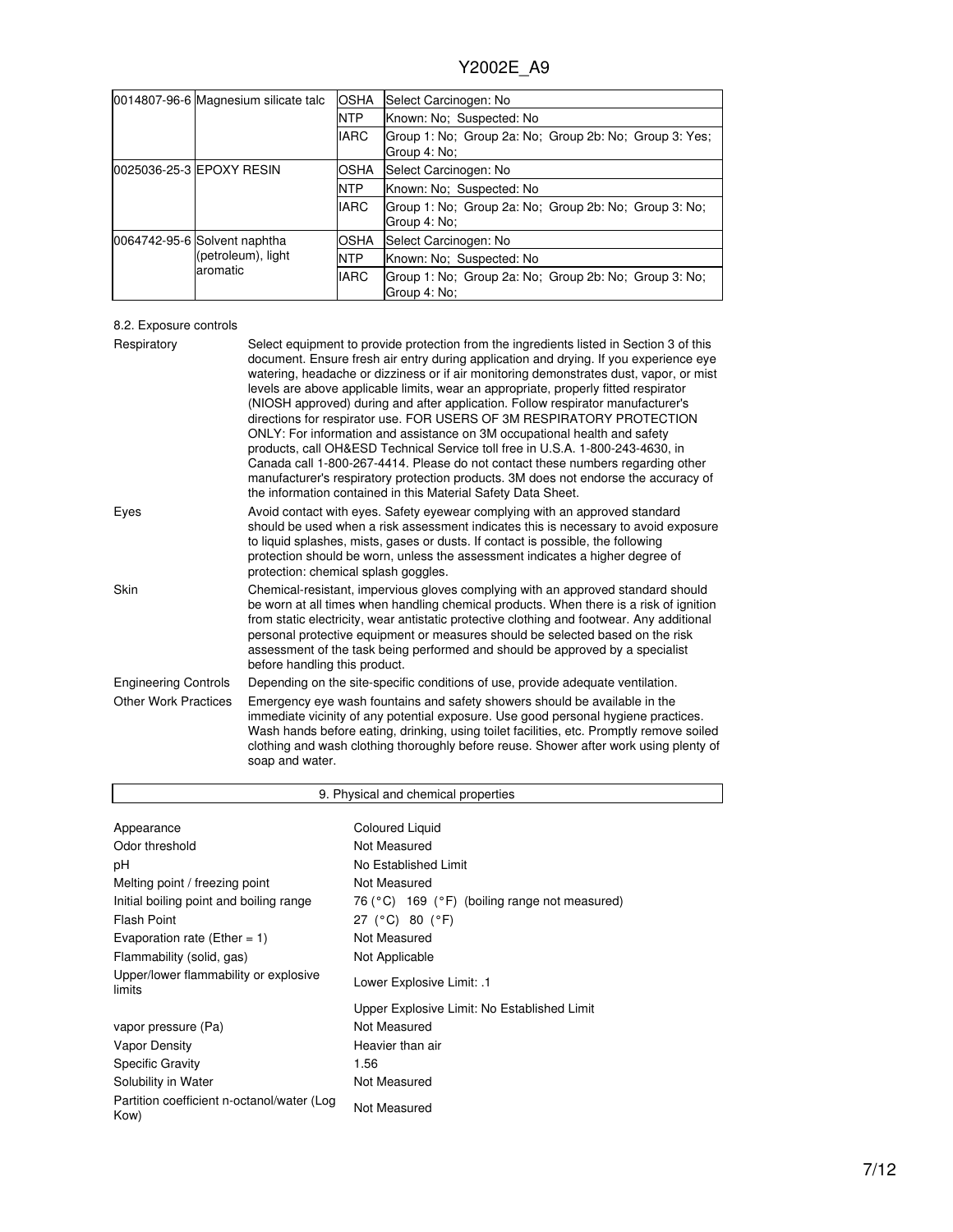| Auto-ignition temperature                        | Not Measured                                                                  |  |  |  |
|--------------------------------------------------|-------------------------------------------------------------------------------|--|--|--|
| Decomposition temperature                        | Not Measured                                                                  |  |  |  |
| Viscosity (cSt)                                  | No Established Limit Not Measured                                             |  |  |  |
| VOC $%$                                          | Refer to the Technical Data Sheet or label where information is<br>available. |  |  |  |
| VOHAP content (gm/litre of paint)                | (as supplied)<br>265.08                                                       |  |  |  |
| VOHAP content (gm/litre of Solid Coating) 142.39 | (as supplied)                                                                 |  |  |  |

#### 10. Stability and reactivity

10.1. Reactivity No data available 10.2. Chemical stability This product is stable and hazardous polymerization will not occur. Not sensitive to mechanical impact. Excessive heat and fumes generation can occur if improperly handled. 10.3. Possibility of hazardous reactions No data available 10.4. Conditions to avoid No data available 10.5. Incompatible materials Strong oxidizing agents. 10.6. Hazardous decomposition products No data available

#### 11. Toxicological information

Acute toxicity

NOTICE: Reports have associated repeated and prolonged occupational overexposure to solvents with permanent brain and nervous system damage. Intentional misuse by deliberately concentrating and inhaling the contents may be harmful or fatal.

| Ingredient                                                    | Oral LD50.<br>mg/kg                  | Skin LD50,<br>mg/kg                    | Inhalation<br>Vapor LC50,<br>mg/L/4hr | Inhalation<br>Dust/Mist LC50,<br>mg/L/4hr |
|---------------------------------------------------------------|--------------------------------------|----------------------------------------|---------------------------------------|-------------------------------------------|
| EPOXY RESIN - (25036-25-3)                                    | No data<br>available                 | No data<br>available                   | No data<br>available                  | No data available                         |
| Magnesium silicate talc - (14807-96-6)                        | No data<br>available                 | No data<br>available                   | No data<br>available                  | No data available                         |
| Barium sulfate - (7727-43-7)                                  | 3,000.00,<br>Mouse -<br>Category: 5  | No data<br>available                   | No data<br>available                  | No data available                         |
| Titanium dioxide (Non-respirable) -<br>$(13463 - 67 - 7)$     | 5.001.00.<br>Mouse -<br>Category: NA | 10,000.00,<br>Rabbit -<br>Category: NA | No data<br>available                  | 6.82, Rat -<br>Category: NA               |
| MICA - (12001-26-2)                                           | No data<br>available                 | No data<br>available                   | No data<br>available                  | No data available                         |
| Butyl alcohol, n- - (71-36-3)                                 | 2,292.00, Rat -<br>Category: 5       | 3.430.00.<br>Rabbit -<br>Category: 5   | No data<br>available                  | No data available                         |
| Xylene - (1330-20-7)                                          | 4,299.00, Rat -<br>Category: 5       | 1.548.00.<br>Rabbit -<br>Category: 4   | No data<br>available                  | 20.00, Rat -<br>Category: NA              |
| Solvent naphtha (petroleum), light<br>aromatic - (64742-95-6) | 6,800.00, Rat -<br>Category: NA      | 3.400.00.<br>Rabbit -<br>Category: 5   | No data<br>available                  | No data available                         |
| 1,2,4-trimethyl benzene - (95-63-6)                           | 3,400.00, Rat -<br>Category: 5       | 3.160.00.<br>Rabbit -<br>Category: 5   | 18.00, Rat -<br>Category: 4           | No data available                         |
| Ethyl Benzene - (100-41-4)                                    | 3,500.00, Rat -<br>Category: 5       | 15,433.00,<br>Rabbit -                 | 17.20, Rat -<br>Category: 4           | No data available                         |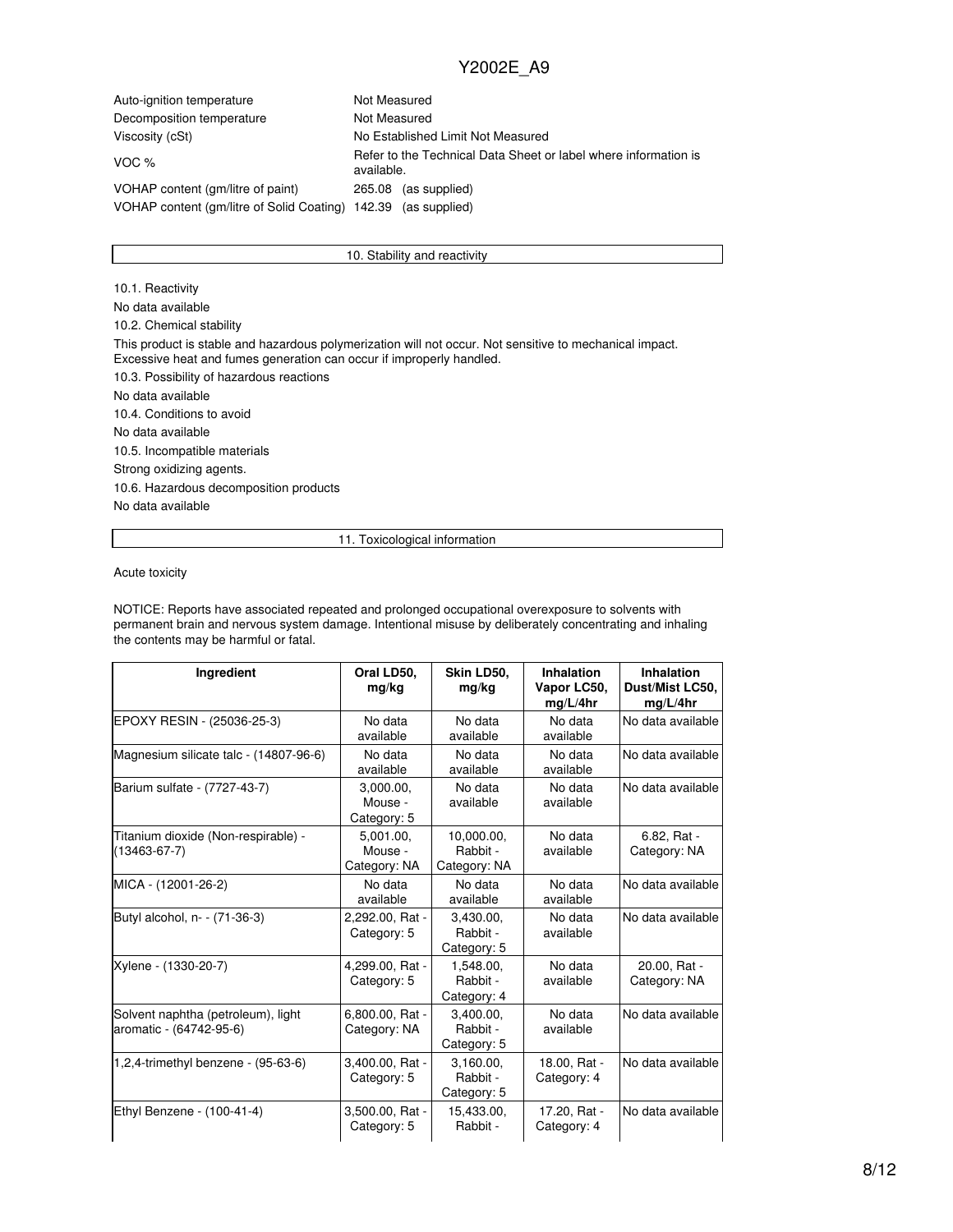| Category: NA |  |
|--------------|--|

| Item                                                           | Category              | Hazard                                                                |
|----------------------------------------------------------------|-----------------------|-----------------------------------------------------------------------|
| Acute Toxicity (mouth)                                         | <b>Not Classified</b> | Not Applicable                                                        |
| Acute Toxicity (skin)                                          | <b>Not Classified</b> | Not Applicable                                                        |
| Acute Toxicity (inhalation)                                    | Not Classified        | Not Applicable                                                        |
| Skin corrosion/irritation                                      |                       | Causes skin irritation.                                               |
| Eye damage/irritation                                          |                       | Causes serious eye damage.                                            |
| Sensitization (respiratory)                                    | <b>Not Classified</b> | Not Applicable                                                        |
| Sensitization (skin)                                           |                       | May cause an allergic skin reaction.                                  |
| Germ toxicity                                                  | <b>Not Classified</b> | Not Applicable                                                        |
| Carcinogenicity                                                | <b>Not Classified</b> | Not Applicable                                                        |
| Reproductive Toxicity                                          | <b>Not Classified</b> | Not Applicable                                                        |
| Specific target organ systemic<br>Toxicity (repeated exposure) |                       | May cause damage to organs through prolonged<br>or repeated exposure. |
| <b>Aspiration hazard</b>                                       | <b>Not Classified</b> | Not Applicable                                                        |

12. Ecological information

12.1. Toxicity

No additional information provided for this product. See Section 3 for chemical specific data.

Aquatic Ecotoxicity

| Ingredient                                                       | 96 hr LC50 fish,<br>mg/l         | 48 hr EC50 crustacea,<br>mg/l | ErC50 algae,<br>mg/l                             |
|------------------------------------------------------------------|----------------------------------|-------------------------------|--------------------------------------------------|
| <b>EPOXY RESIN -</b><br>(25036-25-3)                             | Not Available                    | Not Available                 | Not Available                                    |
| Magnesium silicate talc -<br>$(14807 - 96 - 6)$                  | Not Available                    | Not Available                 | Not Available                                    |
| Barium sulfate -<br>$(7727-43-7)$                                | 59,000.00, Poecilia<br>sphenops  | 32.00, Daphnia<br>magna       | Not Available                                    |
| Titanium dioxide<br>(Non-respirable) -<br>$(13463 - 67 - 7)$     | 294.00, Oryzias<br>latipes       | 501.00, Daphnia<br>magna      | 51.00 (72 hr), Pseudokirchnerella<br>subcapitata |
| MICA - (12001-26-2)                                              | Not Available                    | Not Available                 | Not Available                                    |
| Butyl alcohol, n- -<br>$(71-36-3)$                               | 1,376.00, Pimephales<br>promelas | 1,328.00, Daphnia<br>magna    | 500.00 (96 hr), Scenedesmus<br>subspicatus       |
| Xylene - (1330-20-7)                                             | 3.30, Oncorhynchus<br>mykiss     | 8.50, Palaemonetes<br>pugio   | 100.00 (72 hr), Chlorococcales                   |
| Solvent naphtha<br>(petroleum), light aromatic<br>$(64742-95-6)$ | 9.22, Oncorhynchus<br>mykiss     | 6.14, Daphnia magna           | 19.00 (72 hr), Selenastrum<br>capricornutum      |
| 1,2,4-trimethyl benzene -<br>$(95-63-6)$                         | 7.72, Pimephales<br>promelas     | 3.60, Daphnia magna           | $2.356$ (96 hr), Green algae                     |
| Ethyl Benzene -<br>$(100-41-4)$                                  | 4.20, Oncorhynchus<br>mykiss     | 2.93, Daphnia magna           | 3.60 (96 hr), Pseudokirchneriella<br>subcapitata |

12.2. Persistence and degradability

No data available

12.3. Bioaccumulative potential

Not Measured

12.4. Mobility in soil

No data available

12.5. Results of PBT and vPvB assessment

This product contains no PBT/vPvB chemicals.

12.6. Other adverse effects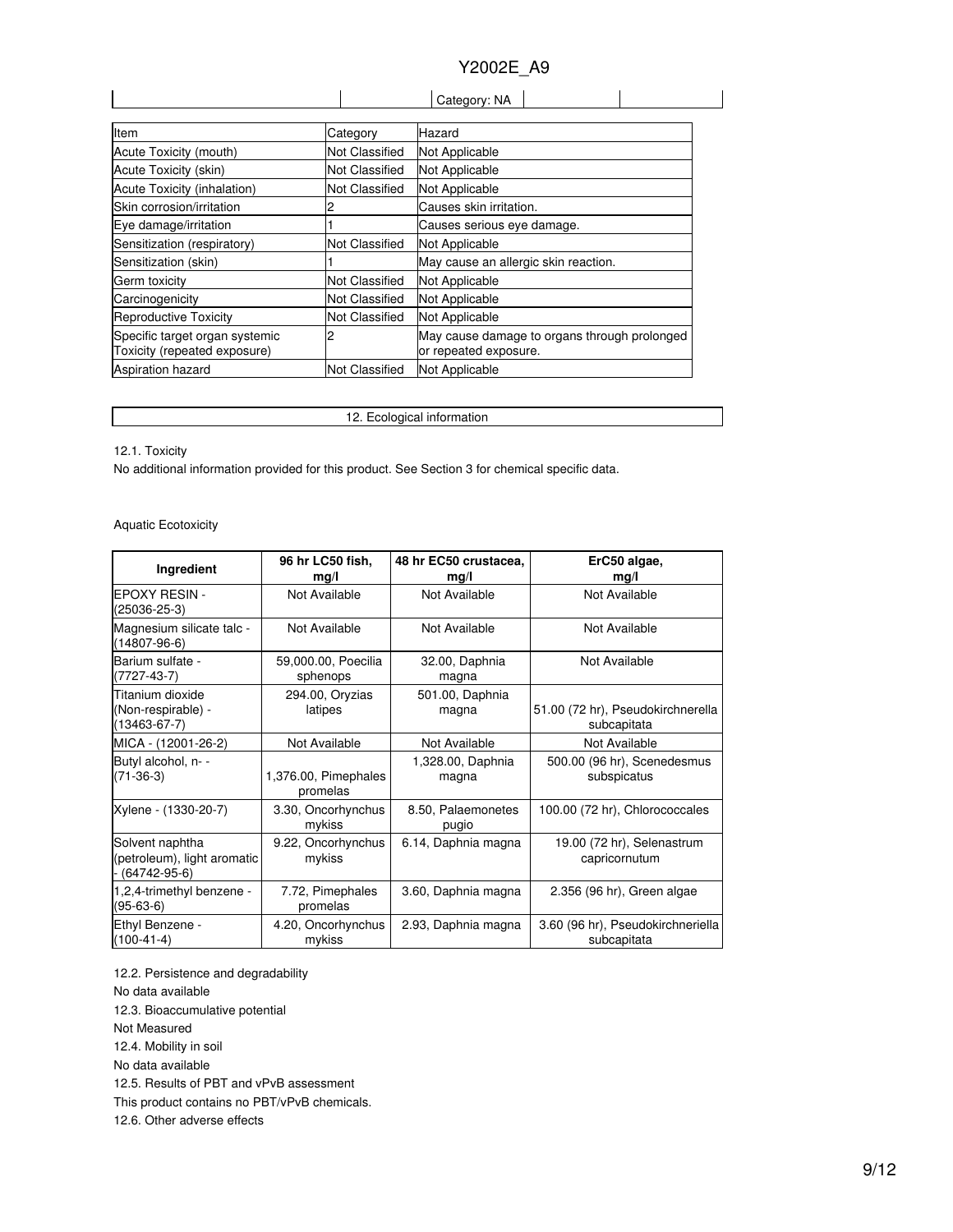#### No data available

Ethyl Benzene Xylene

## 13. Disposal considerations 13.1. Waste treatment methods Do not allow spills to enter drains or watercourses. Dispose of in accordance with local, state and federal regulations. (Also reference RCRA information in Section 15 if listed). 14. Transport information 14.1. UN number UN 1263 14.2. UN proper shipping name PAINT 14.3. Transport hazard class(es) DOT (Domestic Surface Transportation) IMO / IMDG (Ocean Transportation) Proper Shipping Name PAINT **IMDG** Proper Shipping Name PAINT Hazard Class 3 - Flammable IMDG Hazard Class Sub Class 3 - Flammable Not applicable UN / NA Number UN 1263 Packing Group III **IMDG Packing Group** III CERCLA/DOT RQ NA gal. / NA lbs. System Reference Code 2 14.4. Packing group III 14.5. Environmental hazards IMDG Marine Pollutant: No 14.6. Special precautions for user Not Applicable 14.7. Transport in bulk according to Annex II of MARPOL73/78 and the IBC Code Not Applicable 15. Regulatory information Regulatory Overview The regulatory data in Section 15 is not intended to be all-inclusive, only selected regulations are represented. All ingredients of this product are listed on the TSCA (Toxic Substance Control Act) Inventory or are not required to be listed on the TSCA Inventory. WHMIS Classification B2 D2B E DOT Marine Pollutants (10%): (No Product Ingredients Listed) DOT Severe Marine Pollutants (1%): (No Product Ingredients Listed) EPCRA 311/312 Chemicals and RQs (>.1%) : Butyl alcohol, n- (5000 lb final RQ; 2270 kg final RQ) Ethyl Benzene (1000 lb final RQ; 454 kg final RQ) Xylene (100 lb final RQ; 45.4 kg final RQ) EPCRA 302 Extremely Hazardous (>.1%) : (No Product Ingredients Listed) EPCRA 313 Toxic Chemicals (>.1%) : 1,2,4-trimethyl benzene Butyl alcohol, n-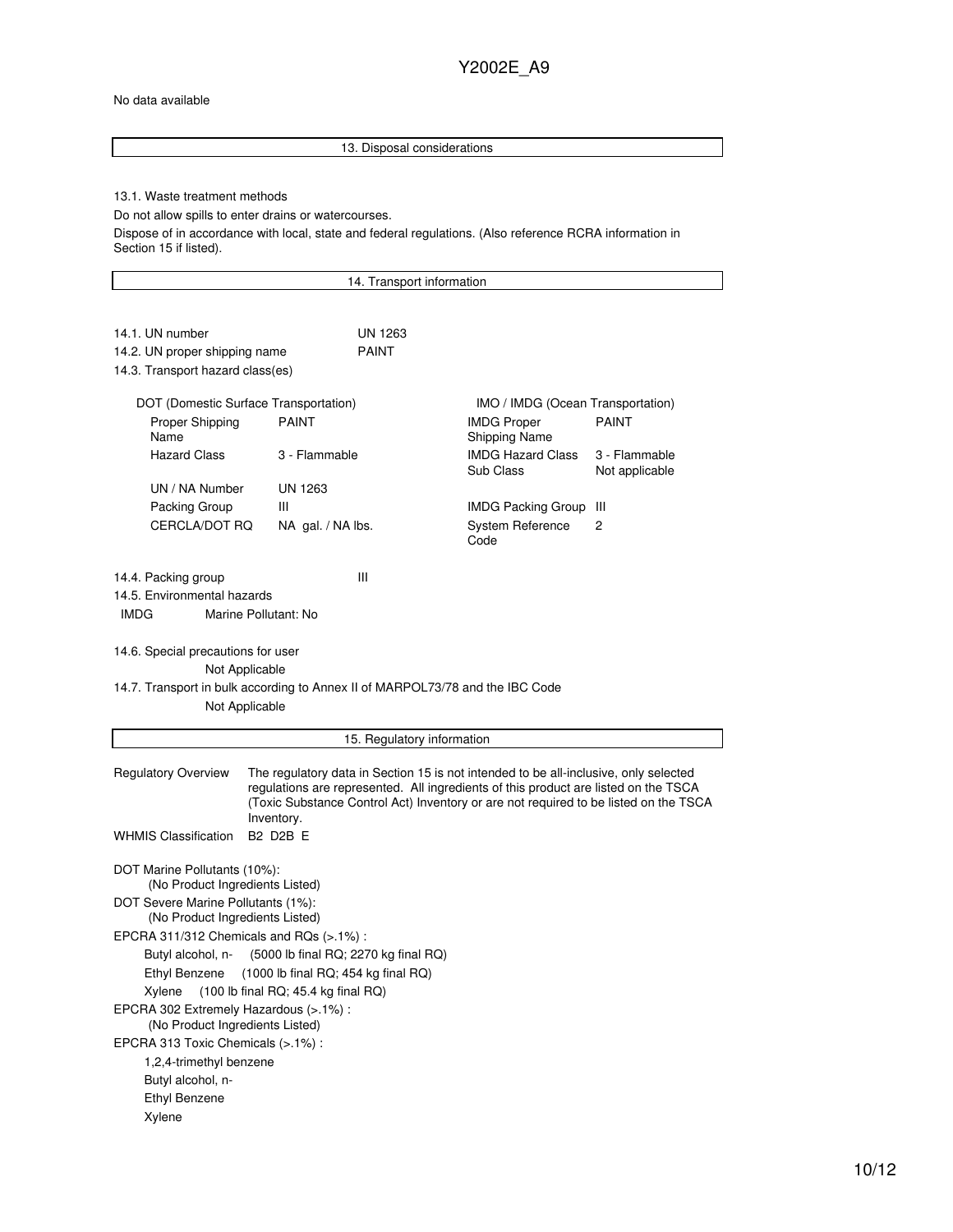Mass RTK Substances (>1%) : 1,2,4-trimethyl benzene Barium sulfate Butyl alcohol, n-Ethyl Benzene Magnesium silicate talc **MICA** Titanium dioxide (Non-respirable) Xylene Penn RTK Substances (>1%) : 1,2,4-trimethyl benzene Barium sulfate Butyl alcohol, n-Ethyl Benzene Magnesium silicate talc MICA Titanium dioxide (Non-respirable) Xylene Penn Special Hazardous Substances (>.01%) : (No Product Ingredients Listed) RCRA Status: (No Product Ingredients Listed) N.J. RTK Substances (>1%) : 1,2,4-trimethyl benzene Barium sulfate Butyl alcohol, n-Ethyl Benzene Magnesium silicate talc MICA Titanium dioxide (Non-respirable) Xylene N.J. Special Hazardous Substances (>.01%) : 2-Methylpropan-1-ol Cumene Butyl alcohol, n-Crystalline Silica - Quartz - Non-Respirable Ethanol Ethyl Benzene Isopropyl Alcohol Magnesium silicate talc Methanol Toluene Xylene N.J. Env. Hazardous Substances (>.1%) : 1,2,4-trimethyl benzene Butyl alcohol, n-Ethyl Benzene Xylene Proposition 65 - Carcinogens (>0%): Formaldehyde Ethanol Benzene Cumene Ethyl Benzene Methyl Isobutyl Ketone Titanium dioxide (Non-respirable)